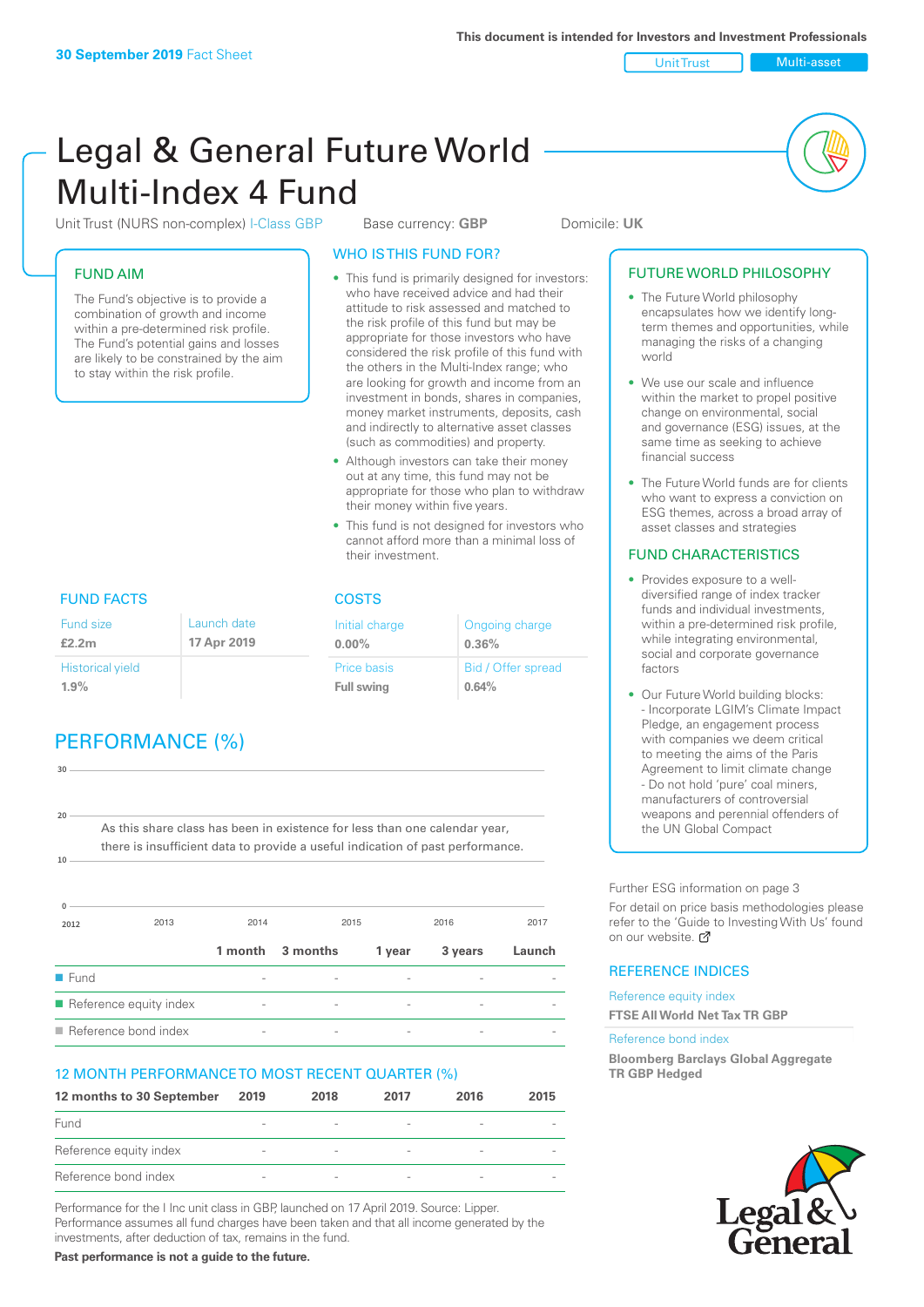Unit Trust (NURS non-complex) I-Class GBP

### PORTFOLIO BREAKDOWN

All data source LGIM unless otherwise stated. Totals may not sum due to rounding.





#### FUND MANAGERS

The fund managers have responsibility for managing the multi-index fund range. They are part of the Multi-Asset Funds (MAF) team in LGIM. This team focuses on designing and managing multi-asset funds that are tailored to match the specific objectives of various client types. The team sits within a wider Asset Allocation team which combines both depth of experience with a broad range of expertise from different fields, including fund management, investment consulting and risk management roles.

# TOP 10 HOLDINGS (%)

| L&G Future World ESG Developed Fund                | 19.4 |
|----------------------------------------------------|------|
| L&G Future World Global Credit Fund                | 17.3 |
| L&G Short Dated Sterling Corporate Bond Index Fund | 12.6 |
| L&G Future World ESG UK Fund                       | 8.4  |
| L&G Global Inflation Linked Bond Index Fund        | 6.8  |
| L&G High Income Trust                              | 4.7  |
| L&G All Stocks Gilt Index Trust                    | 3.3  |
| L&G ESG EM Gov Bond USD Fund                       | 3.2  |
| L&G Japan Equity UCITS ETF                         | 3.1  |
| L&G ESG EM Gov Bond Local Currency Fund            | 27   |
|                                                    |      |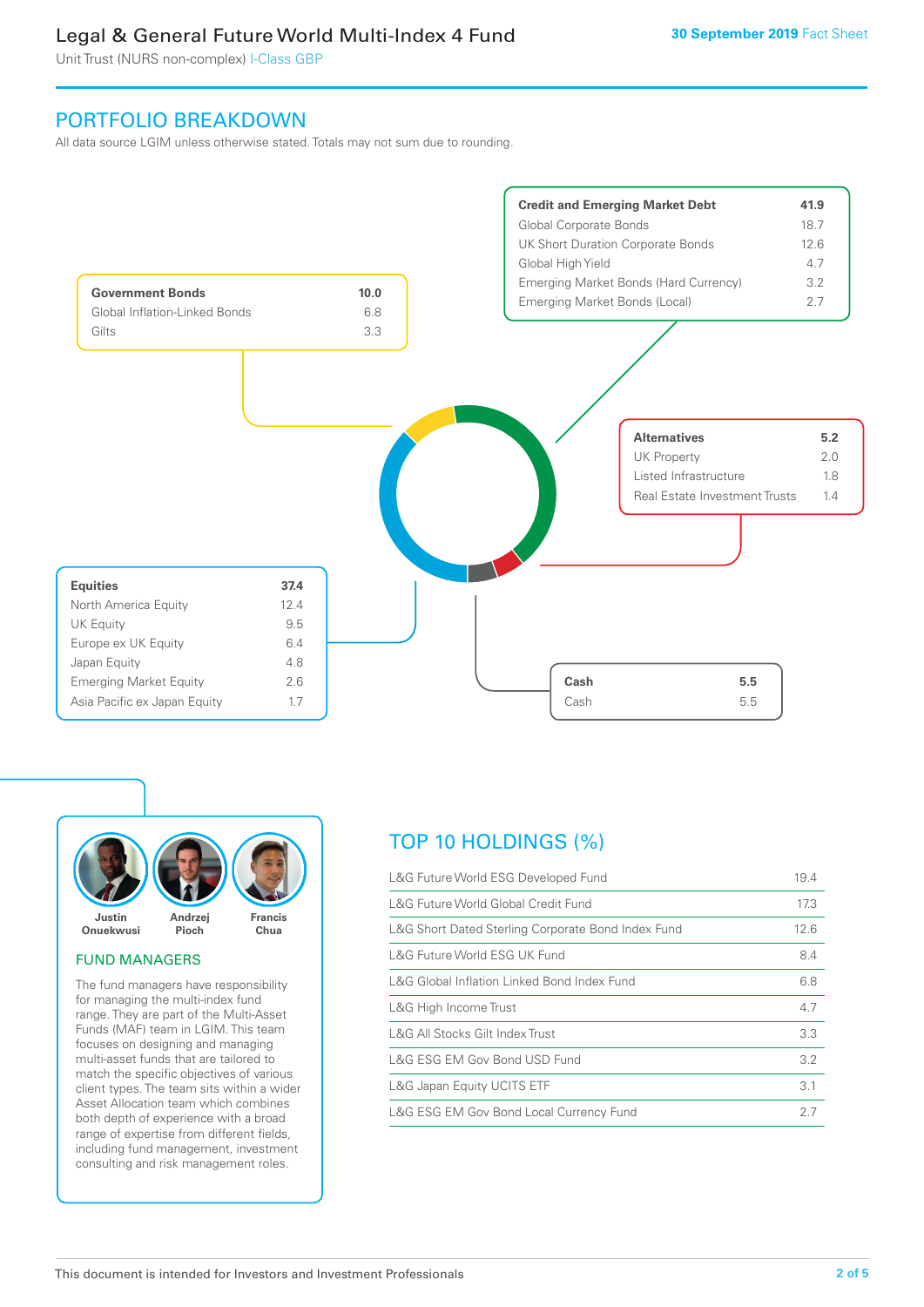Unit Trust (NURS non-complex) I-Class GBP

**51**

ESG score of comparator

# ESG COMMITMENT

**/100 /100**

From diesel emissions to oil spills, there have been many tangible examples in recent years of how failures in the way companies are run can have a harmful impact on the environment, society and investor returns. We believe responsible investing can mitigate the risk of such outcomes and has the potential to improve returns through the integration of environmental, social and governance (ESG) considerations, active ownership and longterm thematic analysis.

#### ESG SCORE

We score companies based on environmental, social and governance factors. The ESG Score is aligned to our engagement and voting activities. As a result, this portfolio has an aggregate ESG Score of **55** versus a mainstream comparator of **51**.

ESG scores and carbon metrics are calculated for the portion of the portfolio that invests in LGIM's Future World funds.



#### ENVIRONMENTAL PERFORMANCE

Carbon dioxide (CO2) is the most significant contributor to greenhouse gas emissions which are driving climate change. Compared to the unadjusted comparator, the fund will have a different exposure to current and future sources of carbon dioxide emissions.



**55**

ESG score of fund

**67%** Lower carbon reserves intensity than the unadjusted comparator

൹

**Equivalent to 5,528 barrels of oil**

#### CARBON RESERVES

Carbon reserves are fossil fuels (coal, oil and gas) which, if burnt, will become the carbon emissions of the future. To meet global climate change targets, the unabated use of fossil fuels is expected to decline over time.

The figures below are a measure of the size of carbon reserves held by the fund's underlying companies.

**1,135** Fund **3,485 Comparator** 

**Tonnes of CO2 ei per \$1 million of market capitalisation**

The fund has **67%** lower carbon reserves intensityii compared to the unadjusted comparator. The difference in carbon reserves intensity means that for every \$1 million invested in the fund, the exposure to fossil fuels through the underlying companies is reduced by an amount equivalent to **5,528 barrels of oil**<sup>iii</sup>, compared to having invested in the unadjusted comparator.



**49%** Lower carbon emissions intensity than the unadjusted comparator

#### CARBON EMISSIONS

Following the global Paris Agreement on climate change, companies in all sectors are expected to reduce their emissions to prepare and adapt for a low-carbon economy.

**90** Fund **176 Comparator** 

**Tonnes of CO2 e per \$1 million of sales**

The fund has **49%** lower carbon emissions intensity compared to the unadjusted comparator. Carbon emissions intensity describes the relationship between the carbon emissions of a company and its salesiv

The difference in carbon emissions intensity means that the comparator has selected companies where, for the same level of sales, the associated emissions<sup>v</sup> are lower by **49%** compared to the unadjusted comparator<sup>vi</sup>.



For further information please go to www.lgim.com/esginfo Ø

**The comparator for this fund is a bespoke asset-weighted blend\* of Solactive market-capitalisation indices in equities and credit. \*The blend will evolve over time in line with the actual asset allocation of the multi-asset fund.**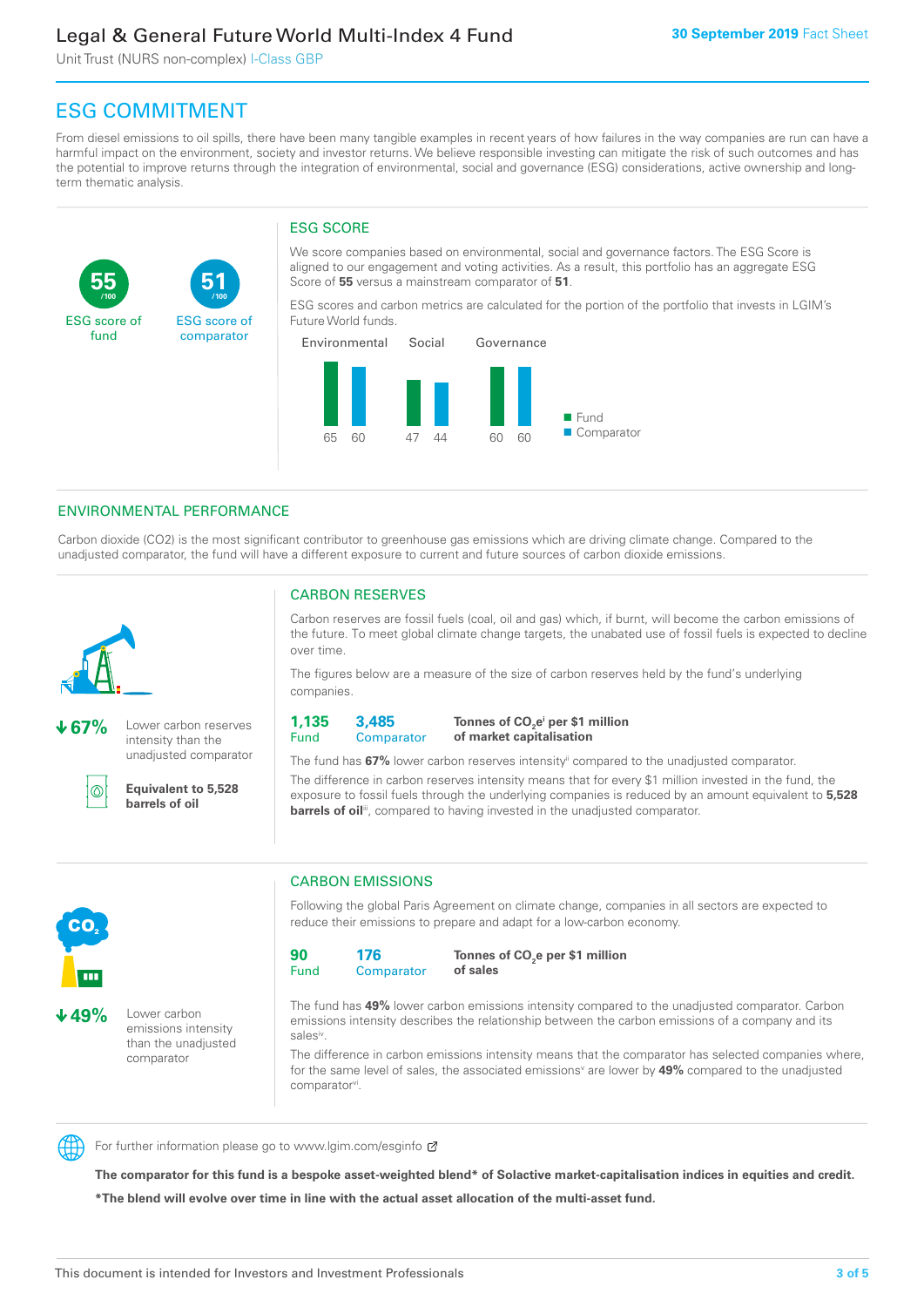Unit Trust (NURS non-complex) I-Class GBP

#### **NOTES**

 $^\mathrm{i}$  Carbon dioxide equivalent (CO<sub>2</sub>e) is a standard unit to compare the emissions of different greenhouse gases.

<sup>ii</sup> The carbon reserves intensity of a company captures the relationship between the carbon reserves the company owns and its market capitalisation. The carbon reserves intensity of the overall fund reflects the relative weights of the different companies in the fund.

iii We consider one barrel of oil equivalent to 0.425 tonnes of CO<sub>2</sub>e, based on International Energy Agency and Intergovernmental Panel on Climate Change guidelines.

#### iv The choice of this metric follows best practice recommendations from the **Task Force on Climate-related Financial Disclosures**.

v Data on carbon emissions from a company's operations and purchased energy is used.

vi This measure is the result of differences in the weights of companies between the index or the fund and the comparator, and does not depend on the amount invested in the fund. It describes the relative 'carbon efficiency' of different companies in the comparator (i.e. how much carbon was emitted per unit of sales) or in the fund, not the contribution of an individual investor in financing carbon emissions.

We use a proxy comparator to represent a typical comparable universe for this fund.

**HSBC:** Source: HSBC Bank Plc. ("HSBC") – HSBC Climate Solutions Database. All rights in the HSBC Climate Solutions Database and data content therein are vested in HSBC. Neither HSBC, nor its affiliates accept any liability for the accuracy or completeness of the HSBC Climate Solutions Database. No further distribution of HSBC data is permitted without HSBC's express written consent.

**Trucost:** Source: S&P Trucost Limited © Trucost 2019. All rights in the Trucost Data and Reports vest in Trucost and/or its licensors. Neither Trucost, nor its affiliates, nor its licensors accept any liability for any errors, omissions or interruptions in the Trucost Data and/or Reports. No further distribution of the Data and/or Reports is permitted without Trucost's express written consent.

**Sustainalytics:** Part of this publication may contain Sustainalytics proprietary information that may not be reproduced, used, disseminated, modified nor published in any manner without the express written consent of Sustainalytics. Nothing contained in this publication shall be construed as to make a representation or warranty, express or implied, regarding the advisability to invest in or include companies in investable universes and/or portfolios. The information is provided "as is" and, therefore Sustainalytics assumes no responsibility for errors or omissions. Sustainalytics cannot be held liable for damage arising from the use of this publication or information contained herein in any manner whatsoever.

The calculations above rely on third party data provided at a point in time that may not cover the entirety of the fund's investments or the fund's comparator. As a result, what we report may change as third party data changes and may also differ from other third party calculations.

**Refinitiv:** Source: Refinitiv ESG